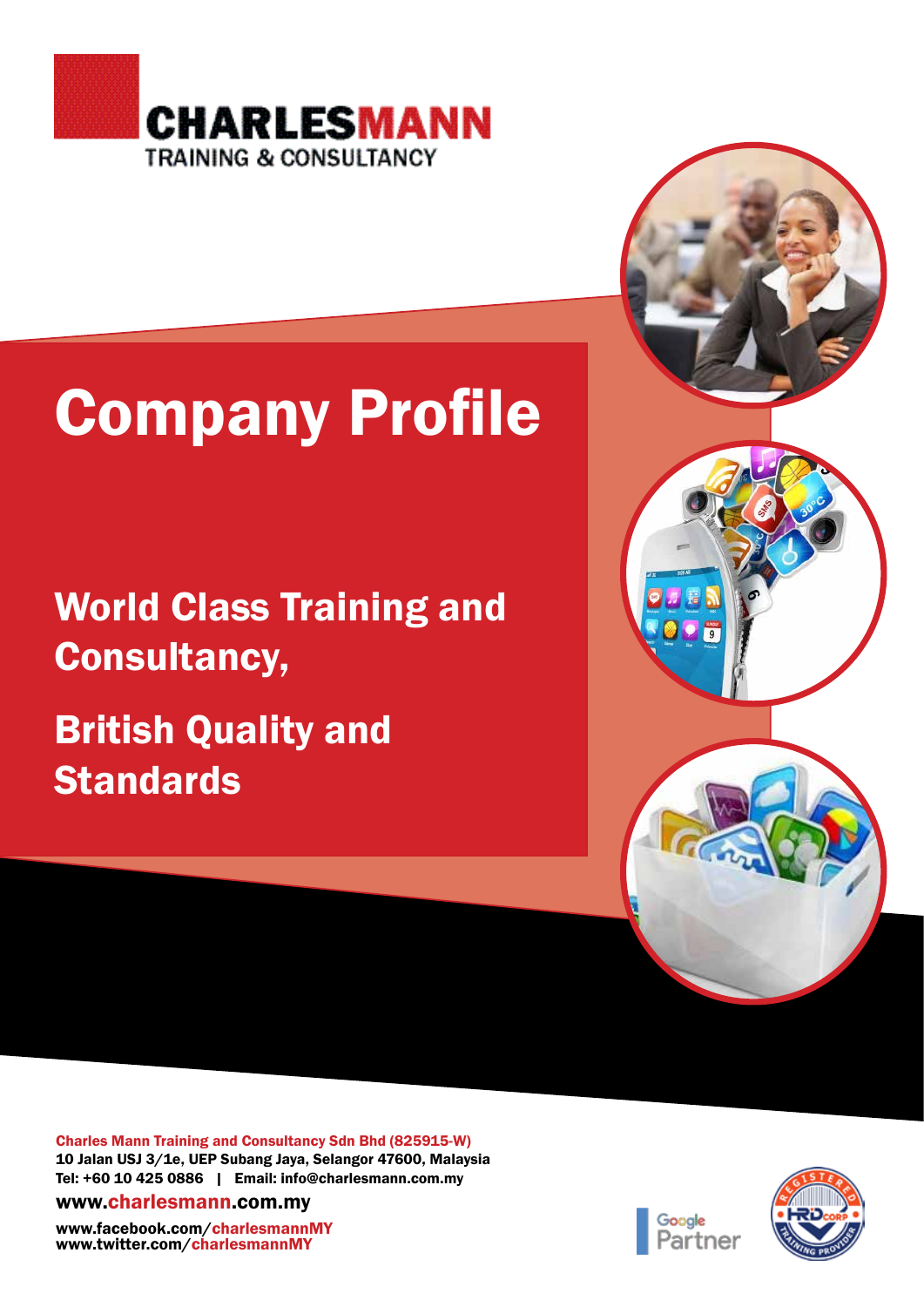

Charles Mann Training and Consultancy aims to be the leading provider of digital media, online marketing and ICT related training and consultancy in south east Asia. We want to help you and your business grow through better practices and will guide you through the latest developments of the digital world without breaking your budget.

Charles Mann Training and Consultancy provides high quality training courses, ranging from bespoke training solutions to topic-specific workshops and seminars for all types of businesses. As a leading international provider of training and consultancy, Charles Mann ensures the correct expertise and knowledge are presented in the most cost effective and efficient manner possible.

Originally setup in the United Kingdom in 1996 by fresh graduates in the pioneering subject area of Multimedia, Charles Mann has helped many organisations and companies since then, conducting consultation sessions along with training programmes, gaining over 15 years experience.

Charles Mann has created for itself a reputation among clients located across a broad global spectrum covering the United Kingdom, Saudi Arabia, United Arab Emirates, Malaysia and Singapore.

By operating and providing effective consultancy since 1996, the very formative period of mass take-up of the world wide web and online digital use by both commercial organisations as well as consumers, Charles Mann has amassed vast experience as the technology and services have evolved. Charles Mann has always been at the forefront of analysing and studying emerging technologies, and therefore passing on critical knowledge to small and medium sized businesses and organisations, equipping them with skills and understanding to further enhance their respective setups.

We are proud to have worked with a wide range of companies, trade bodies and non–profit organisations, providing them with training, consultations and mentoring in all key areas of business related to technology.

In 2012, Charles Mann expanded its services to include Malaysia and became an approved training provider with HRD Corp (formerly HRDF), enabling our courses to be 100% claimable under the SBL-Khas hhhascheme. Furthermore, in 2015, Charles Mann was selected as an official partner of Google in south east Asia. No matter how small or large your business, we are here to help you with your learning needs and can help you in making the most of online and offline digital technologies.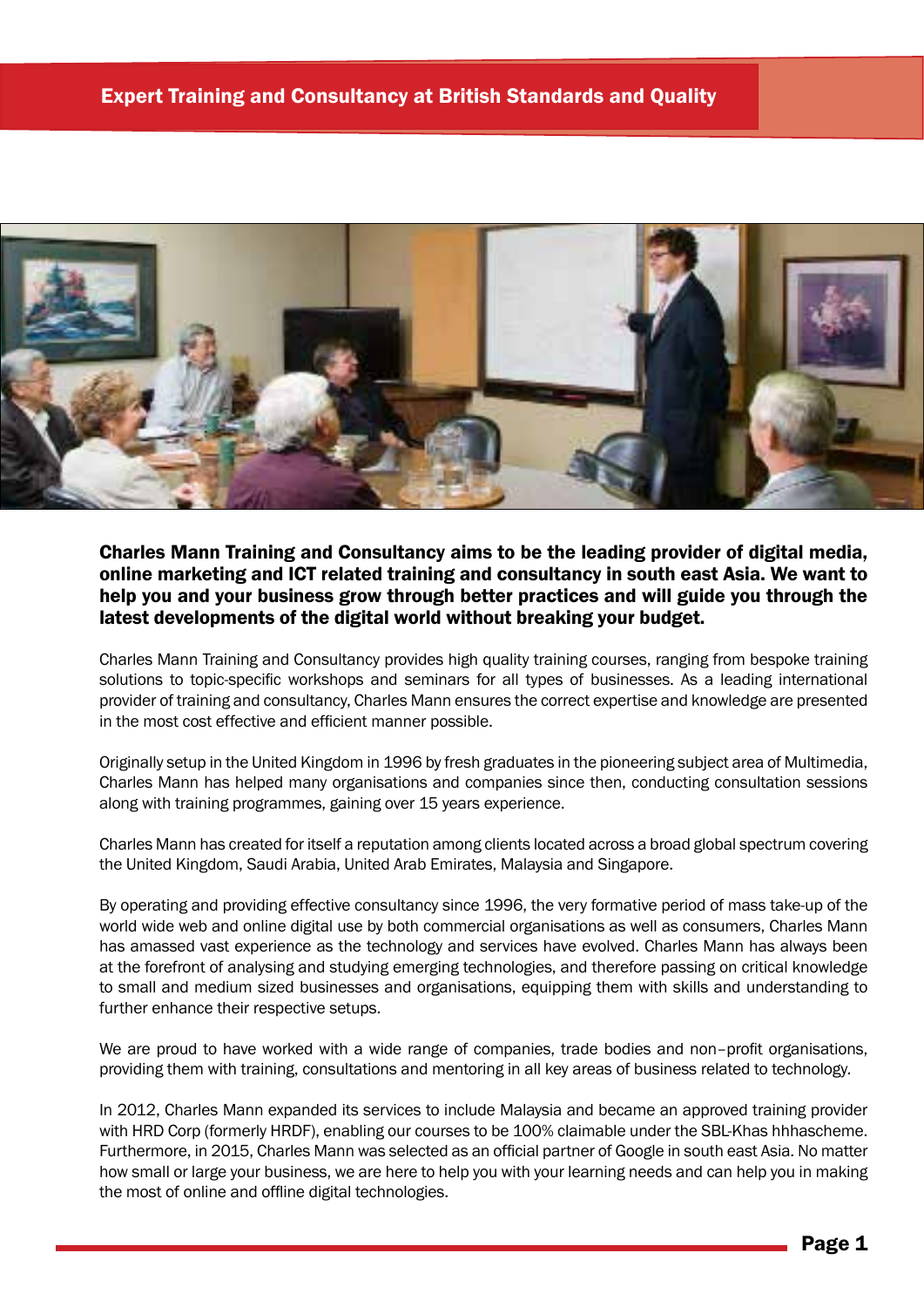

### Charles Mann Training and Consultancy is proud to offer a broad selection of exciting and business-relevant training courses, covering critical areas of digital technologies that businesses can benefit from.

With emphasis placed on offering the best structured courses, developed around tried and tested methods used in the United Kingdom, you can be assured that our training sessions are great value and well-structured, designed to enhance and springboard your business or organisation to success within their respective sectors.

Specialising in subject areas that are vital today, Charles Mann offers courses including:

- 'Social Media for Business Is Your Business Social Enough?'
- 'Advanced Social Media Techniques The Latest Trends and Strategies in Social Media'
- 'Designing Persuasive Websites Make Your Website Work!'
- 'Email Marketing Creating Powerful and Effective Email Campaigns with Mailchimp'
- 'Search Engine Optimisation (SEO) Improve Your Websites' Search Rank & Performance'
- 'Google Adwords & PPC Marketing Optimise Your Marketing for Performance and Profitability'
- 'Using Facebook in Business A Beginners Training Course'
- 'Advanced Facebook Techniques Learn About the Powerful Tools in Facebook'
- 'Mobile Apps Development for Business Learn the Benefits and Opportunities of Apps'
- 'Social Media Crisis Management Create Effective Crisis Management Solutions'
- 'Commercial Drone/UAV Piloting Operating Drones in Professional Capacities'
- 'The IoT Specialist Course Instructor-Led Comprehensive Internet of Things Program'

Charles Mann believes in offering the most flexible solutions to businesses and organisations. With this in mind, we aim to offer training programmes in public venues, easily accessible for all attendees and offering a comfortable adult orientated learning environment.

We also understand that occasionally, a business may require a more specific and tailored in-house solution, combining various elements of our offerings into a dedicated strategy, fulfilling the requirements of a particular marketing or online strategy. With this in mind, Charles Mann is happy to work in conjunction with those clients preferring this solution.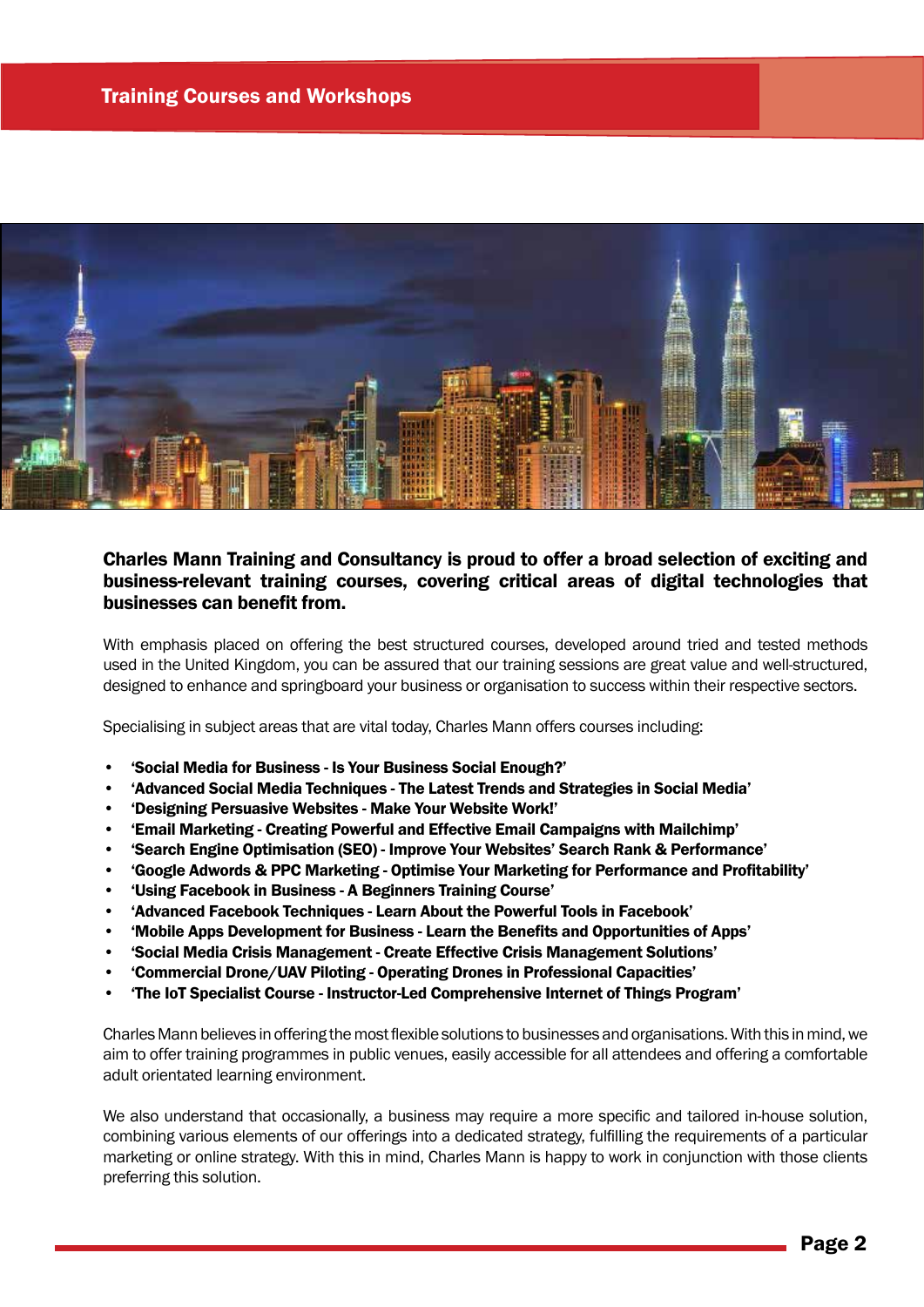### Social Media for Business Training Course



Since the beginning of the world wide web, there have been huge changes in how media is produced and consumed. The most dynamic and exciting form of this media evolution is social media - a phenomenon that is no longer being used by the few but by the many, and should seriously be considered an essential part of any businesses' digital marketing strategy.

Our social media training course will give you an in-depth understanding of the shifts in this medium that have been occurring; highlight the depth and breadth of the social media landscape, and how your business or brand can benefit by forming a strategy that will comfortably fit into areas such as marketing, product development and customer services.

By studying practical examples and case studies, the principles and fundamentals of social media use for businesses and organisations will be explained and clarified through this interactive training course, enabling attendees to run and manage strategies within their respective marketing frameworks.

### COURSE CONTENT:

- Social Media Overview
- Current marketplace
- Trends and latest developments
- Basic principles behind using Social Media
- Principles of Social Media
- Reciprocity and Sharing of information
- Conversations through Social Media
- Cultivating relationships through Social Media
- Delivering trust
- Importance of honesty and integrity
- Types of Social Media
- Communication forums
- Multimedia sharing
- Reviews, comments and opinions across all sectors
- **Fntertainment**
- Audiences for Social Media
- Demographics and statistics
- Driving factors
- Why Social Media Matters
- Understanding how it affects brands and businesses
- Understanding the network economy
- Case studies good and bad examples
- Monitoring your brand's presence
- Basic analysis techniques and tools
- Interpreting the results
- Benchmarking practices
- Ethics the laws behind Social Media
- **Best practices**
- Creating a Social Media strategy for your brand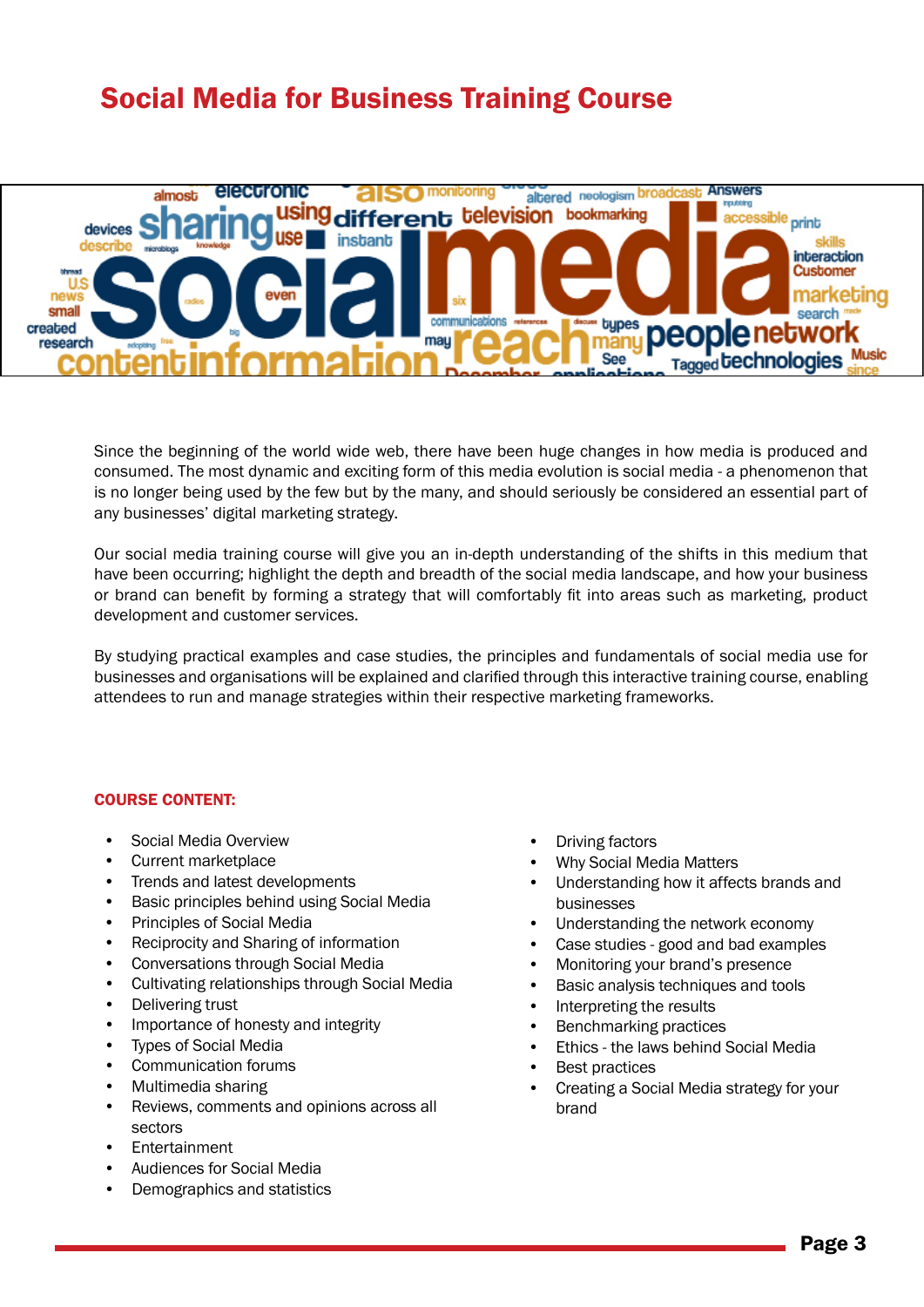### Designing Persuasive Websites Training Course



Creating and developing a website is no longer a difficult or complex process, with most businesses having some sort of identity online. Additionally, driving traffic to your website is only half the battle with the other half being getting them to engage, buy or enquire.

All marketing efforts in bringing visitors to your website are pointless if these visitors exit your website without buying or getting in touch, or performing some sort of interaction. This unique website design and strategy training course will give you a thorough understanding of the principles of persuasive website design, resulting in helping you create web design briefs that will help develop online pages that truly add value to your business or brand. You will discover that making some simple changes to your web pages can make a huge difference to the number of people who read your content, browse your pages, complete your enquiry forms or make a purchase.

Through a mix of theory, practical exercises and examples, this training course will show you how to apply the essential principles of website persuasion, ensuring that you offer a great experience to your website visitors.

- Introduction to Conversion Rate Optimisation (CRO)
- The key principles of CRO
- Determining your Conversion Rate
- The fundamental drivers of human behaviour
- Why it is important to grab attention and how to do it
- Prioritising changes to your website
- Identify problem areas on your website
- Securing buy-in from the wider team
- Using Web Analytics to identify problems
- How to model the behaviour of your online visitors
- Gathering 'Voice of the Customer' data
- Rapid feedback gathering tools
- Simple ways to develop Customer Journeys
- The basic optimisation tools
- Free and low-cost websites and online resources
- Develop a website testing programme
- How and when to run optimisation tests
- The key metrics you must pay attention to
- How to benchmark your website against others
- The most important thing you should do with the data you acquire
- Implementing website changes
- The importance of attention grabbing headlines
- Using the power of emotion to engage with your your customer personas
- Inserting the right keywords at the right points
- Understanding and designing effective Landing Pages
- Which web optimisation practices must be followed and which can be safely ignored
- Easy ways to tell a persuasive story online
- Page elements that will keep visitors on your site for longer
- Tips and techniques for improving the visibility of your Calls to Action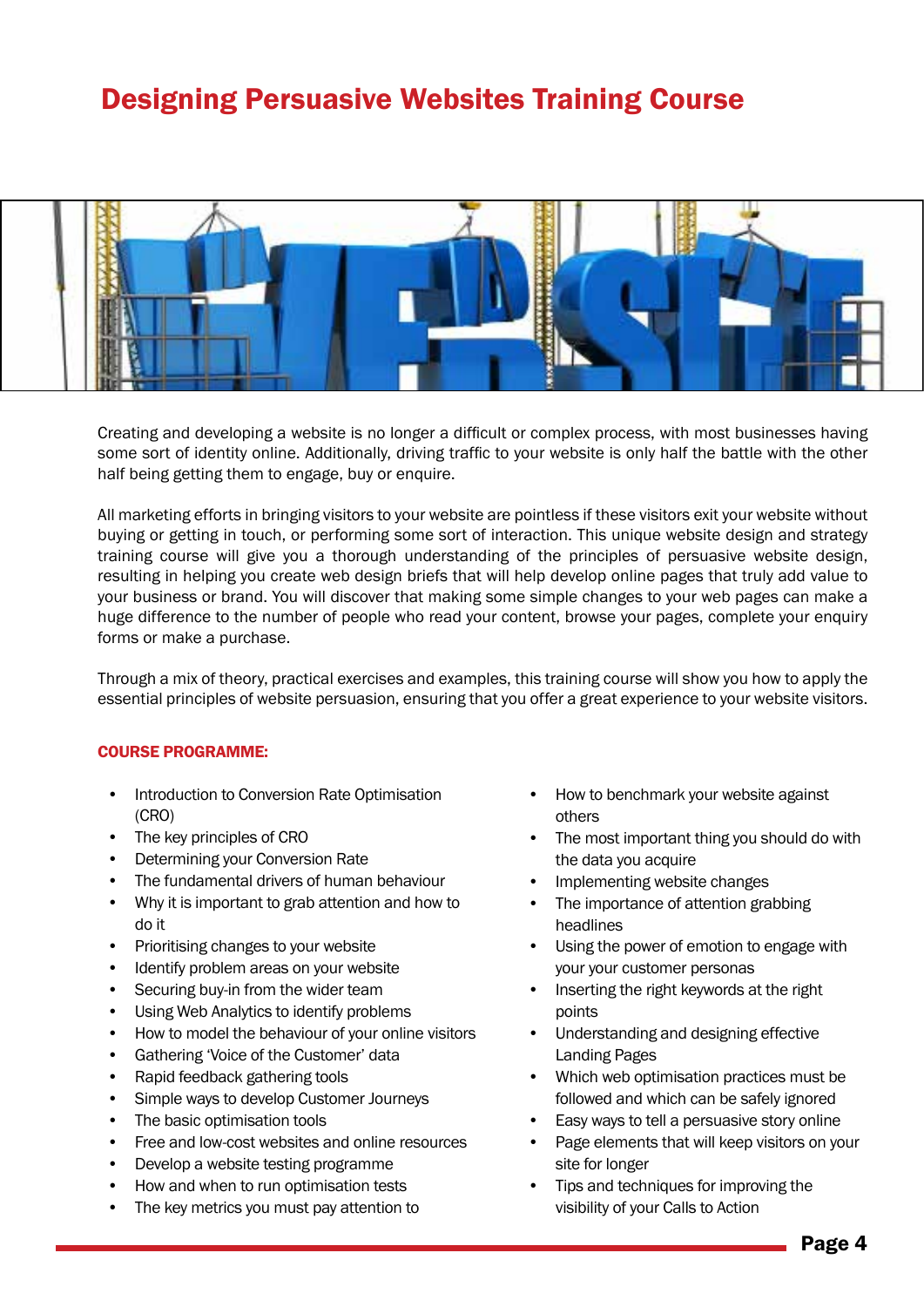### Effective Email Marketing Training Course



Email Marketing is one of the most cost effective and powerful forms of online digital marketing and often forms the core of corporate marketing strategies. When managed properly, email marketing can be an effective method of promoting products and services, as well as effectively engaging with customers and clients. It is inexpensive, reliable, measureable and the return on investment (ROI) can be very high.

But it's getting harder and harder to capture the attention of email subscribers and to engage with them effectively. It is also becoming difficult to conduct campaigns without damaging your brand, especially as recipients are now more wary of SPAM marketing and online fraud.

Our new fully-revised Email Marketing training course, also known as EDM (Email Direct Marketing), has been designed to help you make substantial improvements to your email blasting campaigns. By taking you through the fundamental principles behind email marketing strategies, you will gain an impressive insight into this advertising medium and will be able to confidently deploy and manage effective campaigns.

- Permission and E-permission marketing
- Defining your goals
- E-marketing strategies
- Choosing your metrics
- Setting your budgets
- Email marketing essentials
- Conducting a competitive analysis
- Planning and delivering email campaigns
- Emailing for customer acquisition and rentention
- Customer acquisition methods on and offline
- Encouraging web visitors to subscribe
- Crafting effective registration processes
- Customer retention strategies
- Choosing frequency schedules
- Creating effective email campaigns
- Building trust with subscribers
- Developing engaging content
- Improving the value offering of your emails
- Planning for Viral and Social Media Marketing
- HTML email design and technology
- Branding your design
- Working with email templates
- Choosing colours and fonts
- Thinking about navigation
- Designing for the preview pane
- Designing for 'Above the Fold'
- Improving scannability
- Using links intelligently
- Short vs long copy
- Thinking about subject lines and from fields
- HTML email development
- HTML vs text emails
- Email reader compatibility and testing
- Improving inbox deliverability
- Avoid looking like a spammer
- Improving list quality
- Removing non-responsive emails
- How to minimise unsubscribes and complaints
- Campaign measurement and making on-going **improvements**
- Understanding conversion and performance metrics
- Tracking landing pages
- Reducing abandonment and bounce rates
- Structured approaches to testing
- A/B and Multivariate testing
- Analysing test results
- The future of email marketing
	- Social Media the death of email?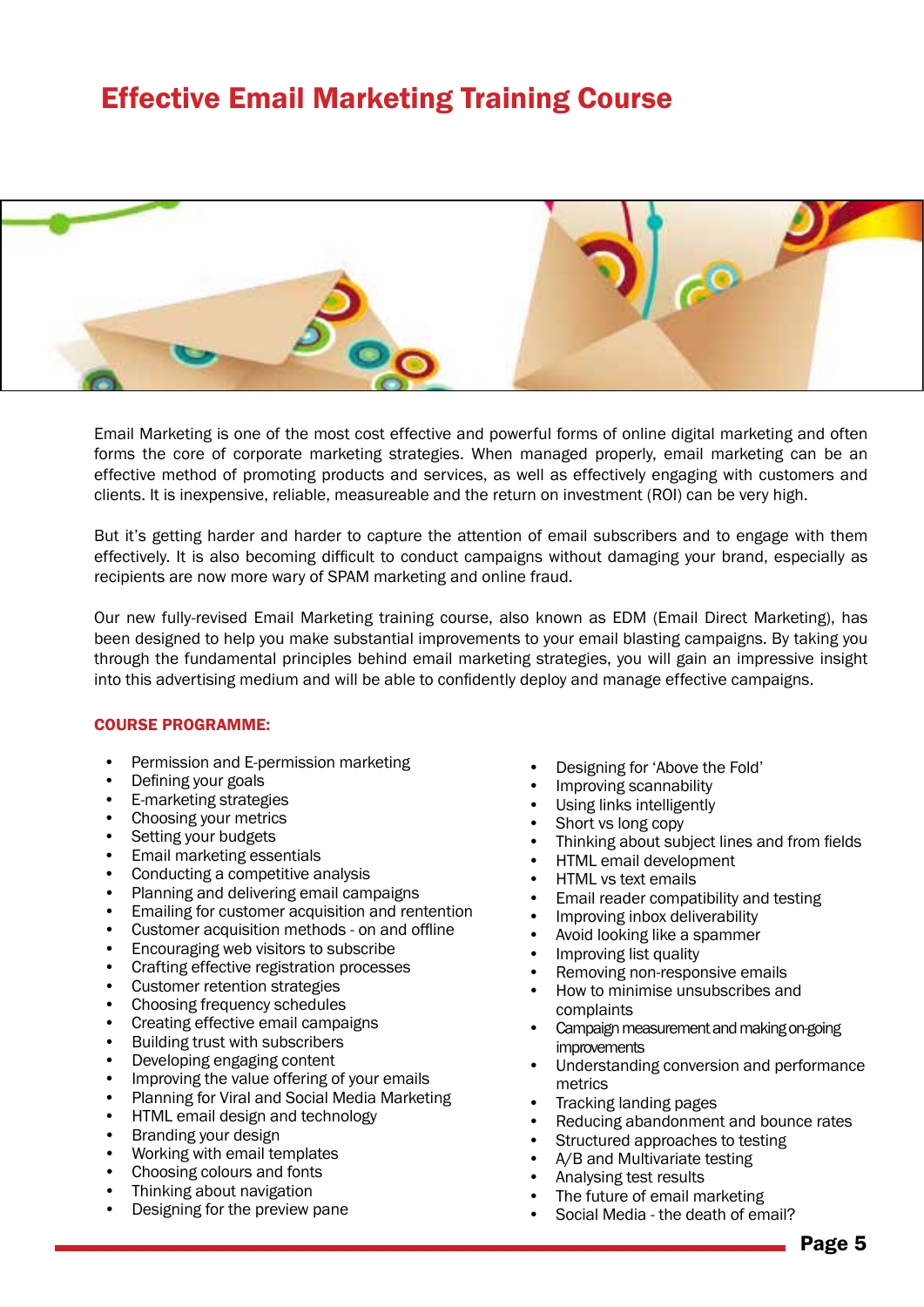### Search Engine Optimisation Training Course



Search Engine Optimisation (SEO) is widely regarded as an important and fundamental part of any digital marketer's arsenal, yet it still remains very misunderstood by many who still follow SEO techniques from the 90's and earlu 2000's. Search Engine Optimisation has come a long way since then due to Google setting the standard and high bar for websites to aspire to. However, the techniques and SEO strategies that can be employed are relatively simple to achieve.

Our SEO training course and workshop demystifies the jargon associated with search engine optimisation, helping marketers, designers and developers create successful SEO campaigns that will compliment other online marketing activity as well as improve ranking in Googe search and other major search engines.

The day is packed full of useful strategies, case studies, recommended tools and the very latest research on best practice. It aims to empower attendees to run their own SEO campaigns or to better manage their SEO agency relationships.

- Overview of the search marketing landscape
- How search engines work and rank relevant websites in search results
- How social media is impacting on SEO
- A review of the risks when running SEO campaigns
- Examples of common SEO implementation issues
- Setting and measuring SEO goals and objectives
- Keyword research and planning: outsmarting your competitors
- Keyword research tools and software
- Using research tools to avoid the Google penalty
- How the psychology of user search behaviour impacts on website design
- Competitor benchmarking techniques and tools
- Understanding how search engines crawl websites
- Creating and submitting webmaster sitemaps
- Techniques to deal with duplicate or similar content
- Dealing with migrating or relaunching websites
- How to create metadata for search engines and social networks
- Using Google tools to improve engagement and research keywords
- Managing your web designers: case studies of poor web design
- Using tools to run SEO audits
- A lesson in link building science
- Google PageRank and its influence on modern SEO
- Google official advice on SEO and tips
- Social Media and its effect on link building
- Optimising your website architecture for link building
- Using sitemaps and their benefit
- Different structured approaches to running SEO campaigns
- Reviewing, testing and refining search engine optimisation
- Future SEO trends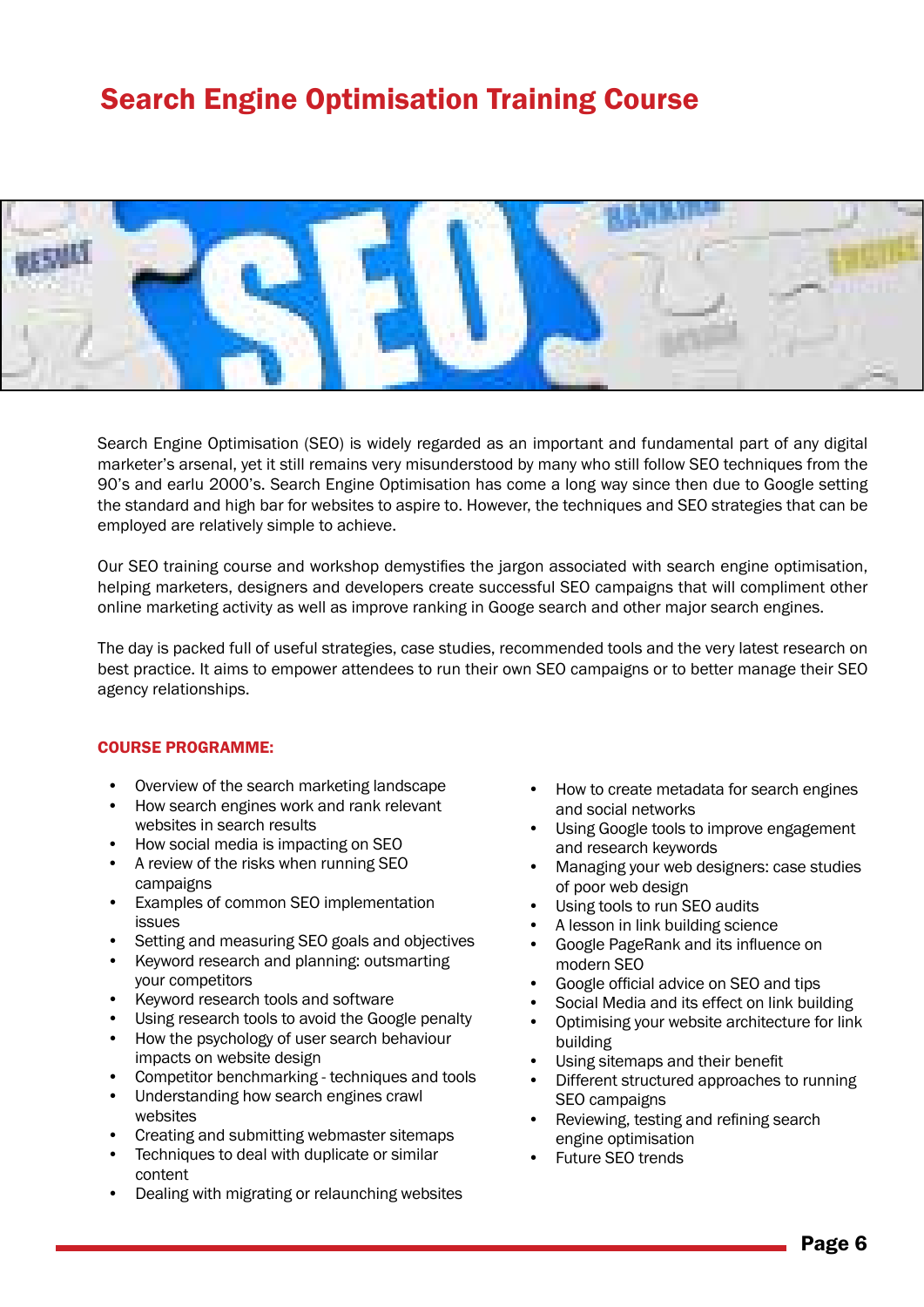### Google Adwords & PPC Marketing Training Course



Google AdWords (or Google Ads) and PPC (pay per click) marketing plays a crucial role in thousands of online marketing campaigns, especially in ultra competitive industries and sectors. Yet many of them are run at a loss, with companies missing out on the huge opportunities to vastly improve their return on investment. However, most of the errors committed when Google Ad campaigns are run are simple to fix and rectify, without the need to outsource or call in specialists.

Our Google Ads training course gives participants an in-depth understanding of the latest PPC marketing strategies by providing a wealth of techniques and tips to optimise AdWords campaigns to make them more profitable and effective. In addition, it demystifies the jargon used when running Ad campaigns.

The techniques gained from this training course will allow marketers to run strategies in an efficient manner, and attendees will leave with a clear understanding of the principles behind this powerful marketing medium.

- A review of the latest search marketing trends
- A look at the latest pay-per-click advertising options
- Comparing AdWords with Facebook and LinkedIn advertising
- Choosing between SEO and PPC
- Setting goals and KPI's
- Using analytics to measure performance
- Keyword research: demystifying how people really search
- Measuring seasonal and regional search habits
- Optimising AdWords campaign structure
- Ways to increase campaign targeting
- Using AdWords extensions to improve campaign performance
- Techniques to assign campaigns budgets
- Setting keyword bids to meet marketing objectives
- Choosing between the search and display network
- Dealing with the deluge of data: what should I be regularly looking at?
- Understanding real search terms that trigger your ads
- Keyword research and analysis
- Reporting on competitor information
- How to find missed opportunities
- Understanding conversion tracking: am I making a profit?
- Optimising landing pages to improve performance
- Tools and methods of testing of landing pages
- Creating Remarketing lists and campaigns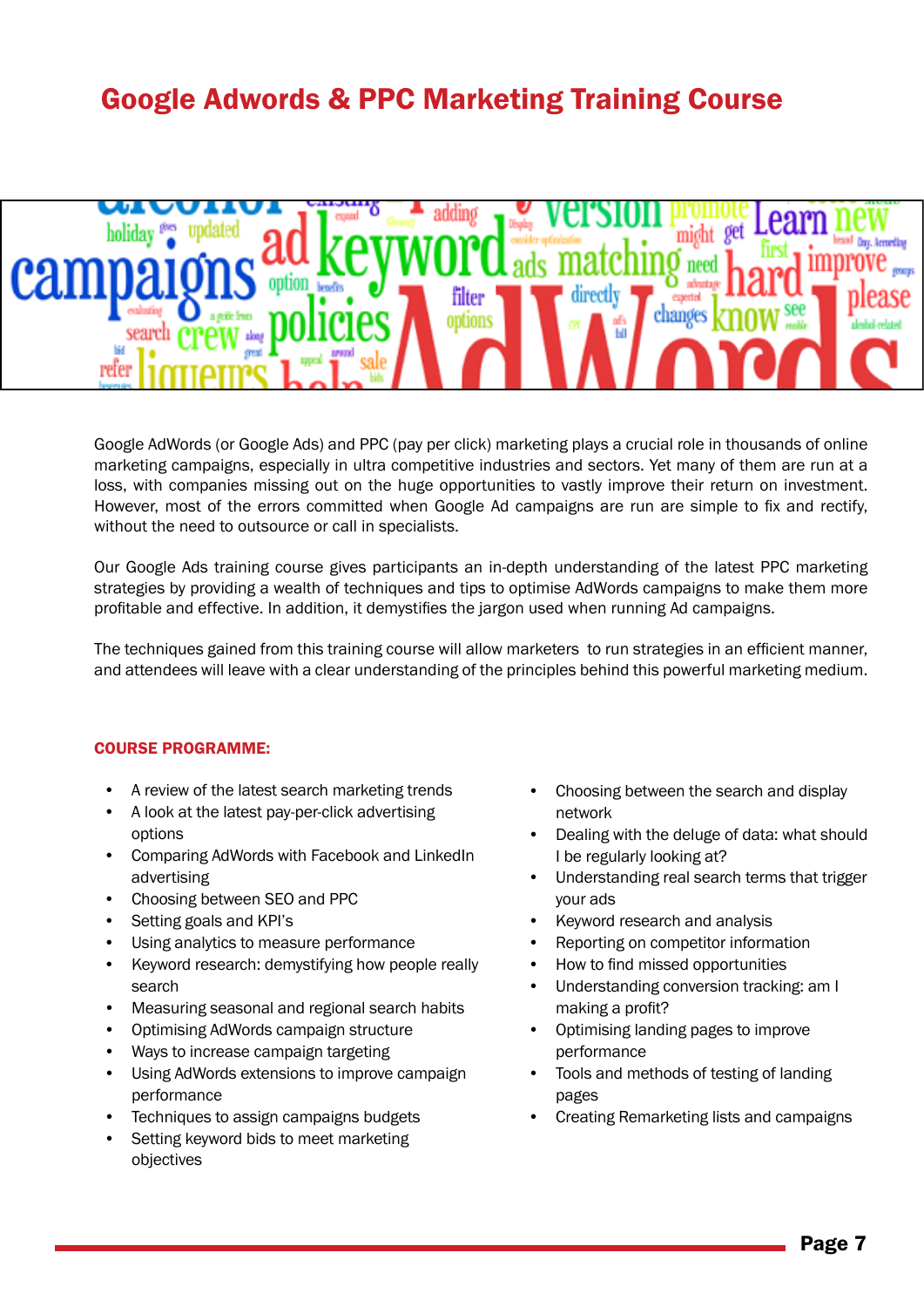### Using Facebook in Business Training Course



With over 1.2 billion users worldwide, chances are you are familiar with the Facebook social media platform but are probably not using its full potential when it comes to your organisation or business.

Our Facebook marketing training course takes a hands-on, practical approach, leading you through the stages of developing and implementing a business focussed Facebook marketing campaign. The training course also explains the strategic decisions you will need to take in order to harness the full capability of the world's largest social network site.

This one day training course uses a combination of practical exercises, presentations and case studies, which by the end of the day will equip you with the skills and knowledge required to excel at running successful Facebook marketing campaigns for any industry or sector. By learning the specific business elements provided by Facebook, you will learn the distinct advantages that this social media platform can provide you with.

- How are individuals using Facebook
- What does Facebook have to offer for businesses?
- What are features such as Profiles, Places, Groups and Pages?
- What is Facebook good for and not good for?
- The Timeline and Ticker
- Scheduling posting plans
- Adding milestones, events and offers
- Advantages and challenges
- Adding 'Share' and 'Like' buttons on your own website
- Comment functions
- How to set up a page
- Selecting a page name
- Performing keyword research
- Using pictures for profiles and cover photos
- Facebook address
- How to bring in content from an external sources
- What does a 'Like' really mean?
- What are Facebook apps and what's possible?
- Top tips on what to do and what to avoid
- What can be measured and monitored?
- Measurement tools
- Measuring success beyond your Facebook Page and 'Likes'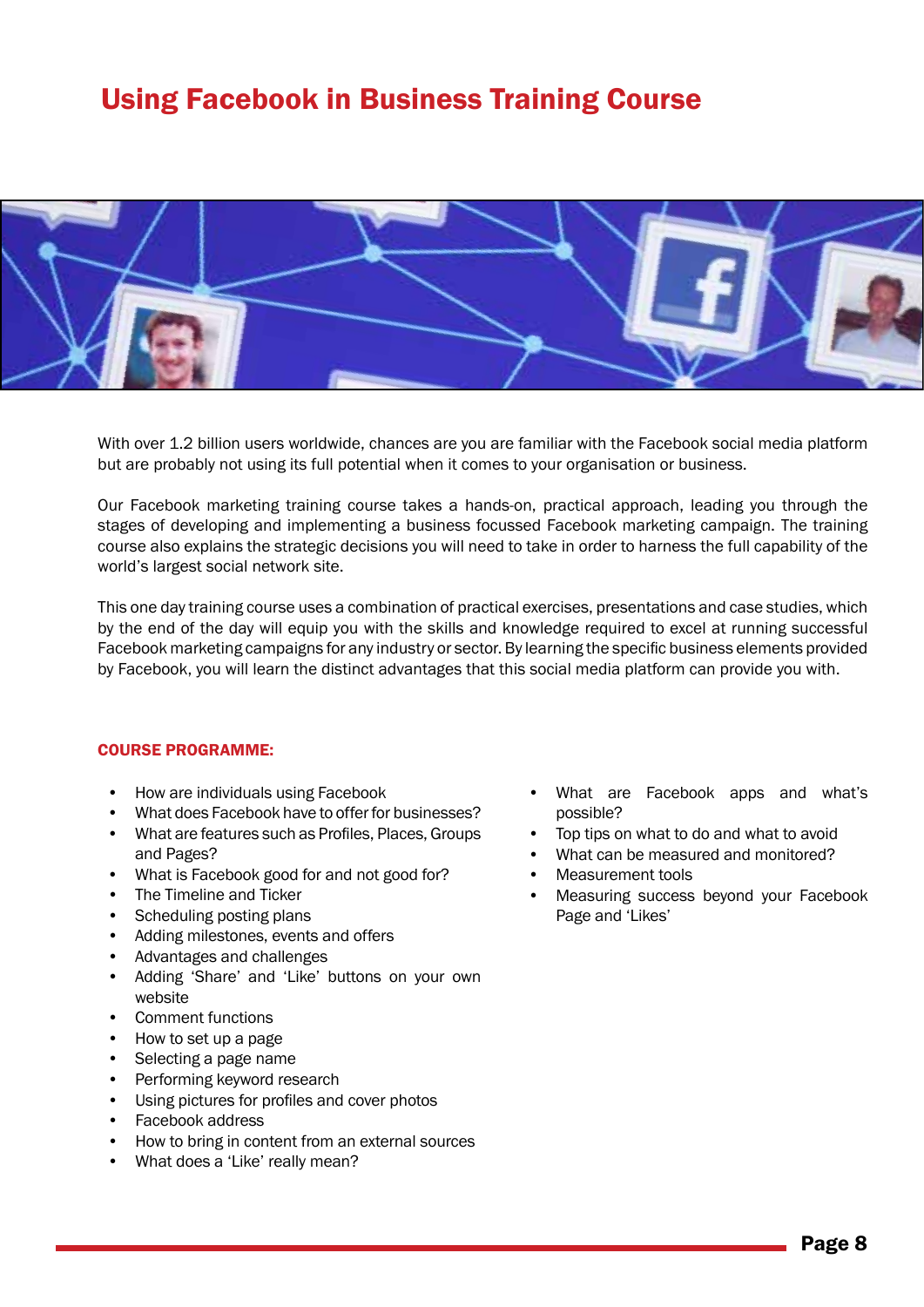### Advanced Facebook Techniques Training Course



This advanced Facebook marketing training course introduces you to the more in-depth and business specific features that exist in Facebook, allowing you to utilise the more powerful techniques when it comes to social media marketing.

By learning these advanced techniques, you will be equipped to harness the full power of Facebook as an effective part of your online digital presence. You will also learn methods to engage effectively with your followers through contests, promotions and interactive postings.

This one day training course uses a combination of practical exercises, presentations and case studies, as well as some technical methods to access some of the more uncommon features of Facebook.

- What are the latest trends?
- How does Facebook fit into a wider social media strategy?
- The latest Apps
- What is Facebook Connect and what does it make possible?
- Adding 'Share' and 'Like' buttons on your own website
- What makes a successful Facebook Page?
- How to bring in content from an external sources
- Embedding posts
- Retention: growing a page vs. maintaining a page
- How much content to produce? Content creation vs. content curation
- Running competitions
- What does a 'Like' really mean?
- Managing your pages
- When and why to get an agency involved
- Top do's and don'ts
- Searching and installing apps
- Creating custom apps
- SSL certification process
- What is the Facebook API and what does that mean?
- Briefing a developer
- Top tips on what to do and what to avoid
- What advertising options are available
- How to make a Facebook ad
- Data and demographic targeting
- Purpose of ad campaign conversion into what?
- A/B Testing and optimisation
- What can be measured and monitored?
- Industry benchmarks
- Measurement tools
- Measuring success beyond your Facebook Page and 'Likes'
- The personal vs. professional grey area
- Resources and staffing
- Costs and budgeting
- Sponsored Stories
- Facebook Places and check-ins
- Facebook credits
- Facebook and ecommerce
- In-depth measurement and analysis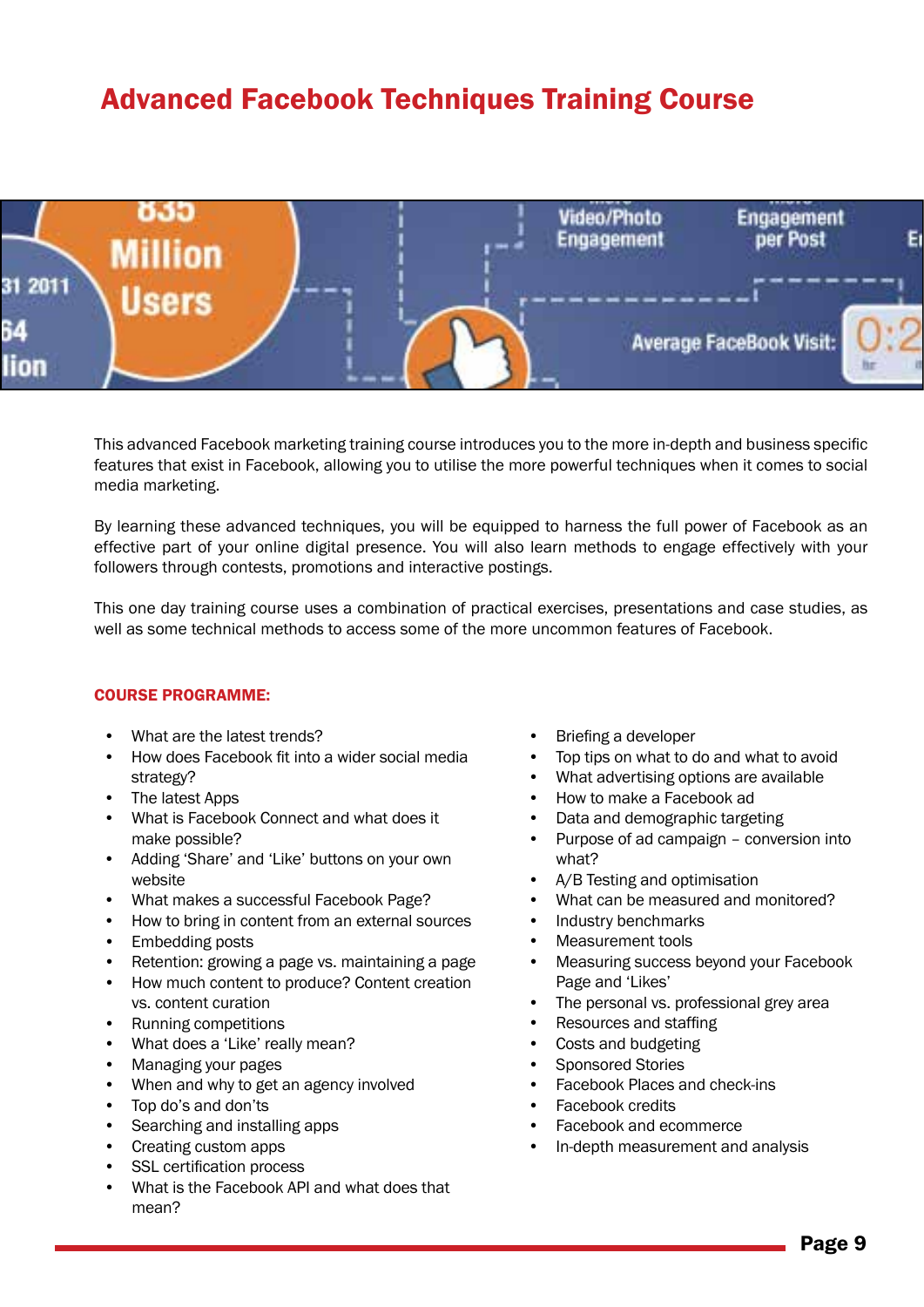### Mobile Apps Development for Business Training Course



The number of smartphone users has risen sharply to over 1.5 billion worldwide, mainly due to the growth and popularity of iPhone and Android devices, and is expected to cross the 2 billion mark by end of 2015. Businesses are waking up to the immense opportunities the latest mobile apps can bring to their brands and services, which the technology and pace of adoption are making possible.

But do you know how to make the most of mobile apps when used as part of a wider marketing or communications strategy? How do you navigate through the various mobile platforms, technologies and terminology, to reach your end users effectively and within budget? And what are the best methods to employ to convince your business' stakeholders of the value of mobile apps and the opportunities it presents? Furthermore, how can you evaluate success and make informed long term improvements?

Our mobile apps training course cuts through the technical mumbo-jumbo and takes a case-study based look at how mobile applications can benefit your business or organisation as part of a wider marketing or communications strategy - in both the B2B and B2C environments. The training course suggests practical approaches and processes for commissioning, developing and evaluating apps and goes through the processes of concept creation and design briefs. You will also create a basic tailored app just for your business to get a feel for the technology.

- Overview of the mobile app market
- Cutting through the data and jargon
- Making sense of the smart phone world and quantifying the marketing and comms opportunity
- The main players: who they are and why you need to know
- Usage trends: who uses smart devices and for what?
- Mobile app strategy, integration and measurement
- The 5 key questions to define the role of mobile app
- The key Integration Touch Points that will ensure mobile apps are part of the marketing, communications or HR strategy
- Analytics: how to interpret the analytics to make them useful
- Mobile app development: time, resources and costs
- Picking the right team to build and maintain your apps
- The pros and cons of in-house, agency and freelance programmers
- Time and costs what you should plan for
- Mobile app development: stakeholder management
- 
- 
- Identifying cross-functional stakeholders<br>
Common issues for influencers and blockers<br>
Identifying IT capabilities/system integration<br>
capabilities
- Working with legal/risk management/data
- management teams<br>Agreeing the ROI/Cost vs Objectives with the<br>leadership team
- Mobile app development: app types, design<br>and the user experience
- The 4 types of mobile apps: what you need<br>to know before you start development
- QR Codes: when to use them and how to use them
- Native apps versus web apps: choosing<br>between the two
- 
- 
- Mobile app development: the process<br>Drawing up a timeline and process plan<br>The creative brief the key sections in a<br>Mobile App Brief
- Testing, testing, testing Using both user<br>and technical testing
- Looking to the future: challenges and trends ahead
- Mobile app technology what and where next?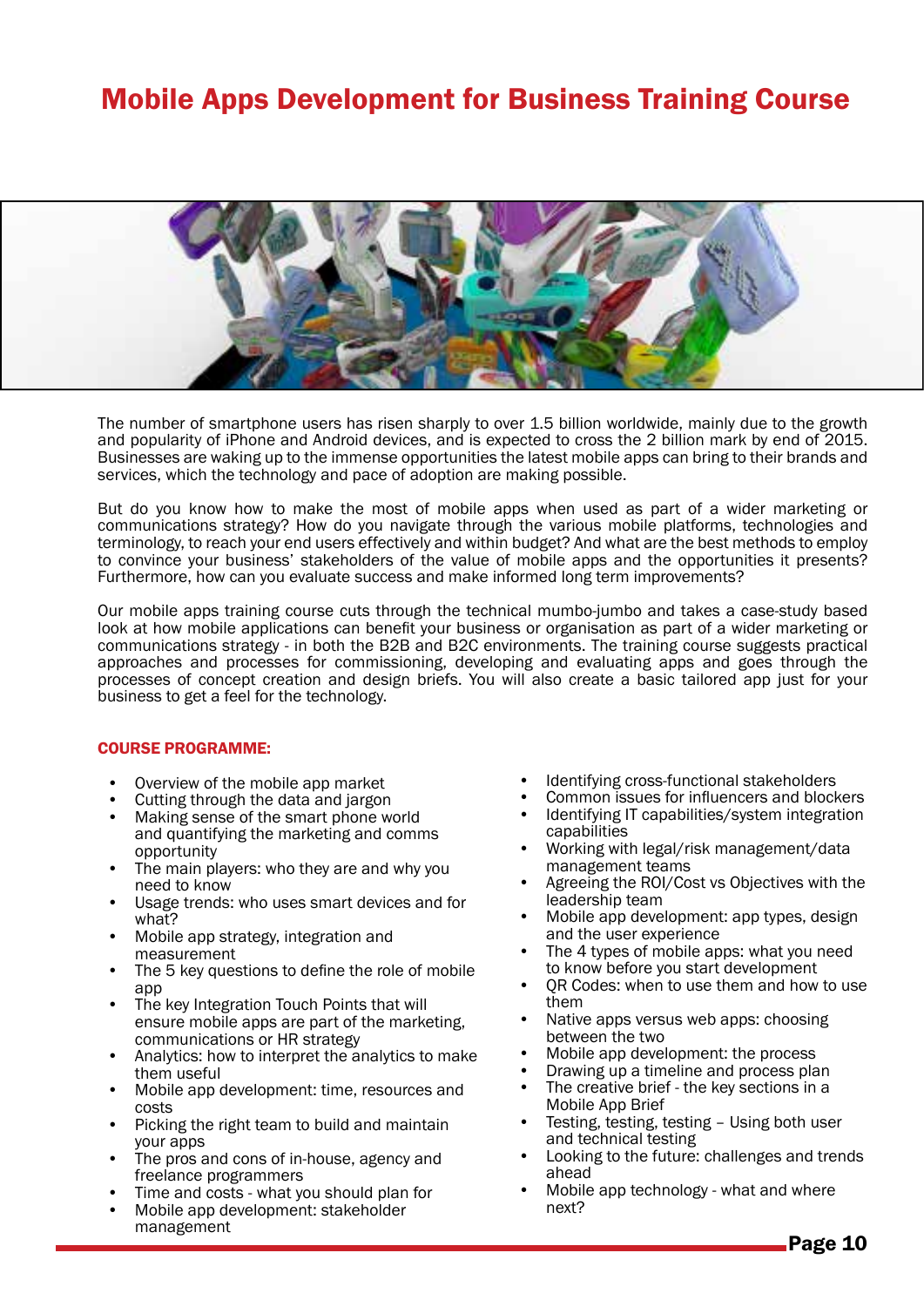### Social Media Crisis Management Training Course



Social media has changed the way we look at crisis management. There are many examples of large reputable brands going through challenging times and poorly dealing with crises, especially in the digital domain. A huge percentage of issues now start within social media platforms and spread through this space very quickly. Social media has become the preferred outlet where opinion is formed and also where a crisis is managed, in a very public manner. Therefore, if businesses and organisations have not made their crisis management plan social media compliant, it may now be ineffective and out of date.

This one day training course and workshop will teach what to do in order to create a crisis management plan that is social media compliant and effective when so exposed via online platforms and channels. It will also provide an understanding of how customers and citizens use social media to vent opinions and give feedback, as well as how organisations can respond in crisis situations, including areas such as correcting negative brand perceptions as well as removing abuse and spam content on social media platforms.

- Understanding types Of crises
- Conventional crises which now play-out differently
- Crises created by use of social media by customers, citizens or employees
- 'Own goals' triggered by organisations misuse of social media
- The importance of speed of response
- Creating socially acceptable behaviour
- Managing accessibility
- Creating a plan
- Managing a 24/7 information stream
- Creating the right tone of communication
- How to appear transparent, visible and accessible
- Avoiding appearing as a remote and inflexible organisation
- What is digital activism and who are digital activists?
- How to respond to 'radicalised' customers or stakeholders
- The importance of monitoring
- A look at available monitoring tools
- A lesson in establishing a real-time monitoring dashboard
- A practical session to establish a basic dashboard for each participant
- Managing real-time publication
- A look at the tools required to manage realtime information publication
- The role of platforms such as Twitter, Facebook and Wordpress
- A look at the processes required to use these tools effectively
- A practical session to design a system of tools specific to each participant's institution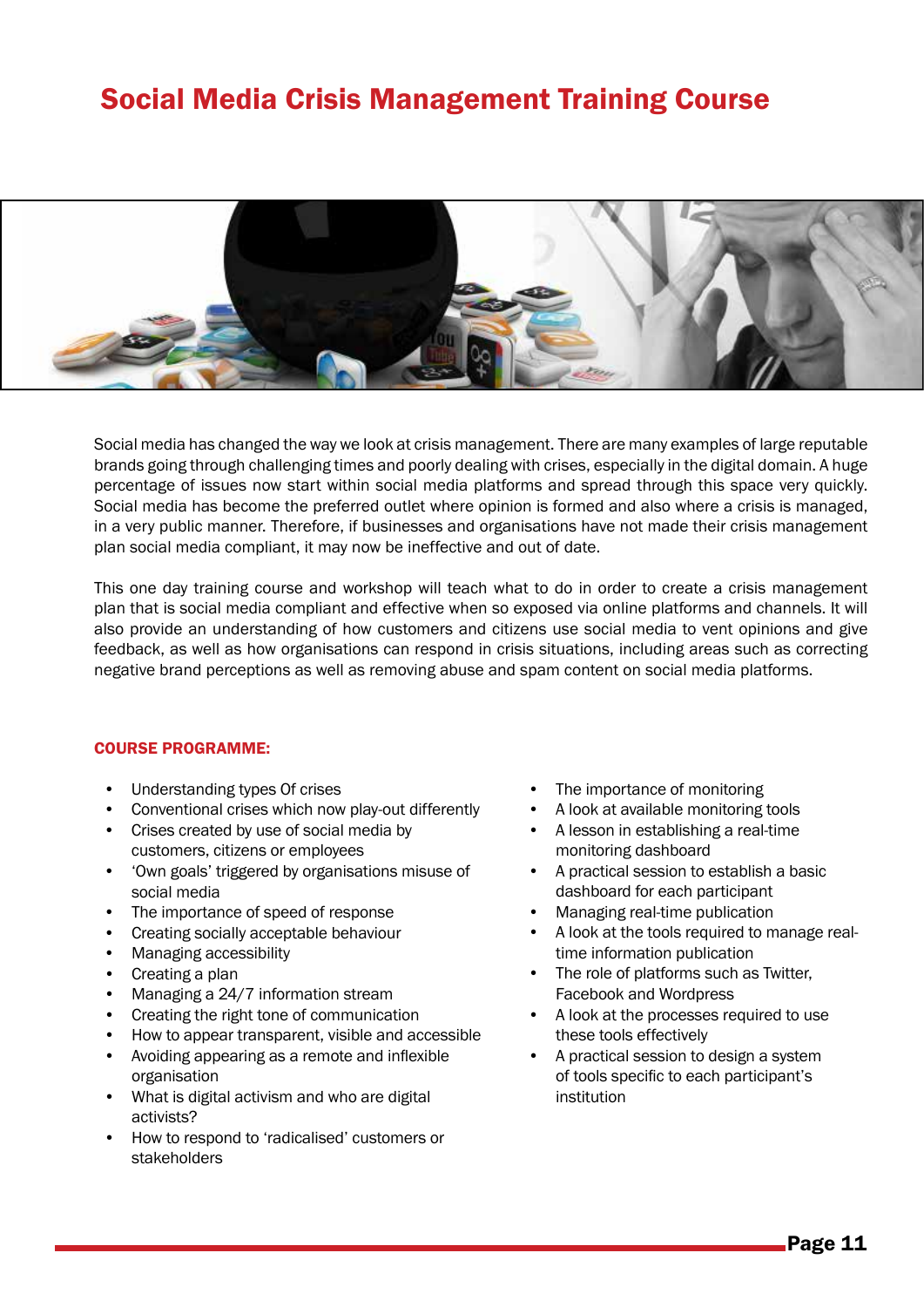### Advanced Social Media Techniques Training Course



There is no denying the fact that social media has become a necessary part of a businesses marketing strategy, with customers and clients relying on brands and products to have visibility and transparency online. With this expectation firmly embedded in the minds of the consumer, it is vital for businesses and brands to utilise the very latest techniques and principles in social media to keep ahead of the competition.

Our advanced social media training course concentrates on techniques that allow high quality content production, with a variety of objectives set as targets. By learning the very latest strategies as used by leading global brands, marketers can effectively use the power of social media to greatly enhance online presence.

Using a combination of case studies, practical workshops and interactive exercises, this training course will take participants through optimum content creation techniques using a variety of social media platforms. With real world examples, attendees will benefit hands-on and learn easy to implement strategies.

- Social Media Platforms Overview
- Current marketplace
- Identifying content types and suitability
- Creativity in content creation
- Engagement strategies
- Running promotions and contests
- Creating interactive elements
- Gathering customer data
- Creating platform wide strategies
- Using apps and tailored content
- Generating conversation
- The viral effect
- Selecting the right platform and content
- Identifying social media benefits and opportunities
- Techniques for easy content publishing
- How to use video content
- Creating strategies to create and manage campaigns
- Importance of measurement and analysis
- Measurement tools and analysis
- Synchronising campaigns with offline strategies
- Importance of uniformity in marketing campaigns
- Case studies of effective strategies
- Crisis management techniques
- Handling negative interaction and responding to complaints
- Minimising resources when utilising online marketing
- Paid social media marketing vs. organic techniques
- Creating policies and house rules
- Monitoring conversations and trends
- Tracking sentiment and brand perceptions
- Personalising the social media experience
- Budgeting and allocating resources
- Creating an developing tailored content and apps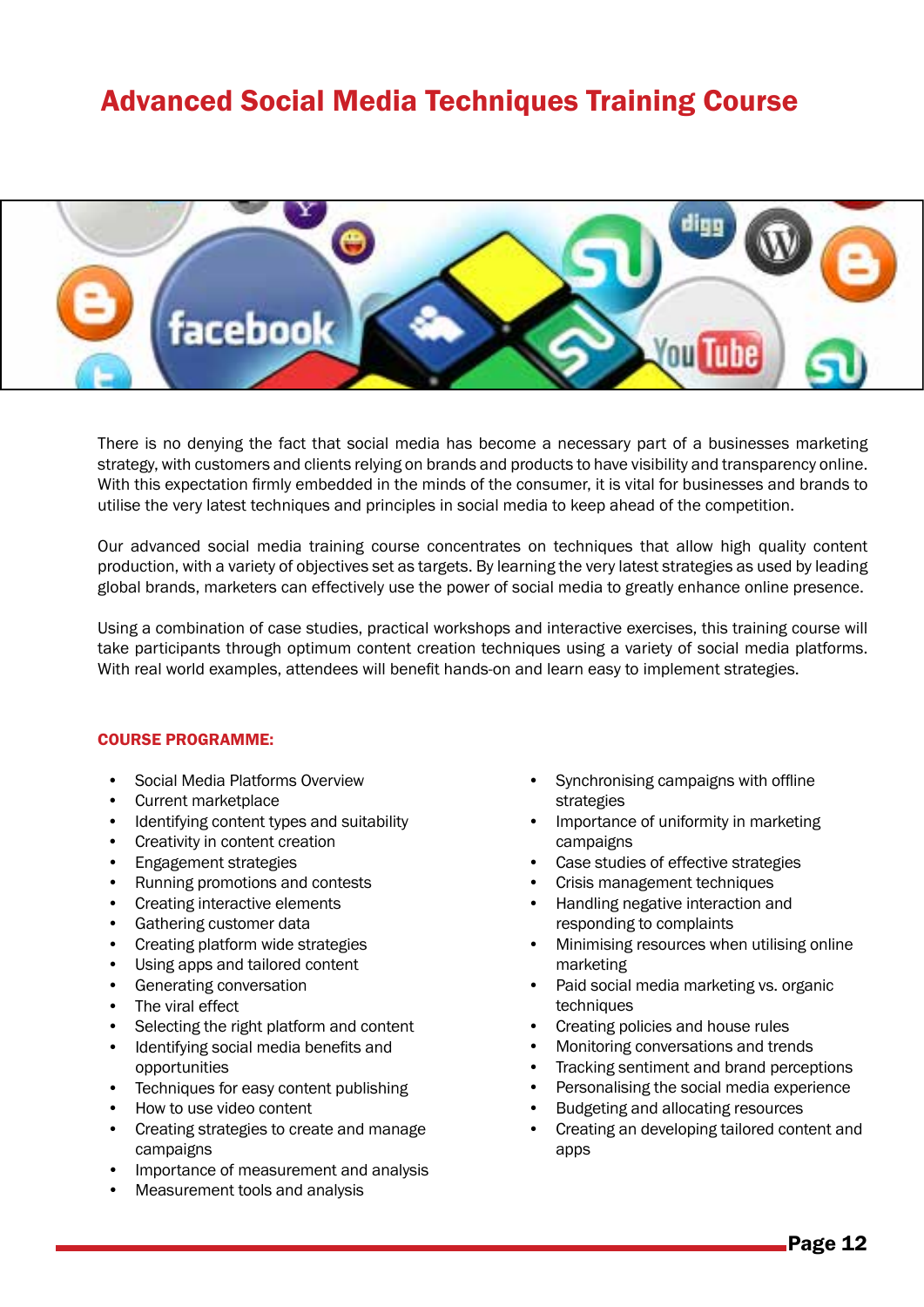

Charles Mann can train staff specifically within a business or organisation, based upon the type of assistance required. The benefits of a personalised training and consultancy programs include: dedicated one-to-one attention, detailed study and analysis of difficulty areas within the setup, be-spoke and tailored solutions and advice, business specific documentation and course notes.

The advantages of having in-house staff training or consultancy are numerous, and result in a business or organisation having a clear strategy and plan of action. With the training and associated discussions centred around the sector the business is located in, as well as taking into account the purpose and objectives of the business, specific strategies can be created that can be effectively implemented and actioned to create a technologically knowledgable and capable department.

Taking into account the present setup of the business and organisation helps Charles Mann create a realistic action plan in a variety of fields:

- Website and Online Presence Audit and Evaluation
- Creation and Implementation of an Effective Social Media Presence
- Utilisation of Email as a Marketing Tool
- Managing and Effectively Running PPC Marketing Campaigns
- Identifying Relevant Digital Tools and Managing Implementation
- Transitioning an Offline Setup to a Digital Online Setup
- Analysing and Measuring Effectiveness of Digital Tools

With over 15 years experience in assisting businesses and organisations, Charles Mann can create detailed and effective courses and plans for industry specific setups, combining a variety of digital elements to create the most optimum and effective solutions.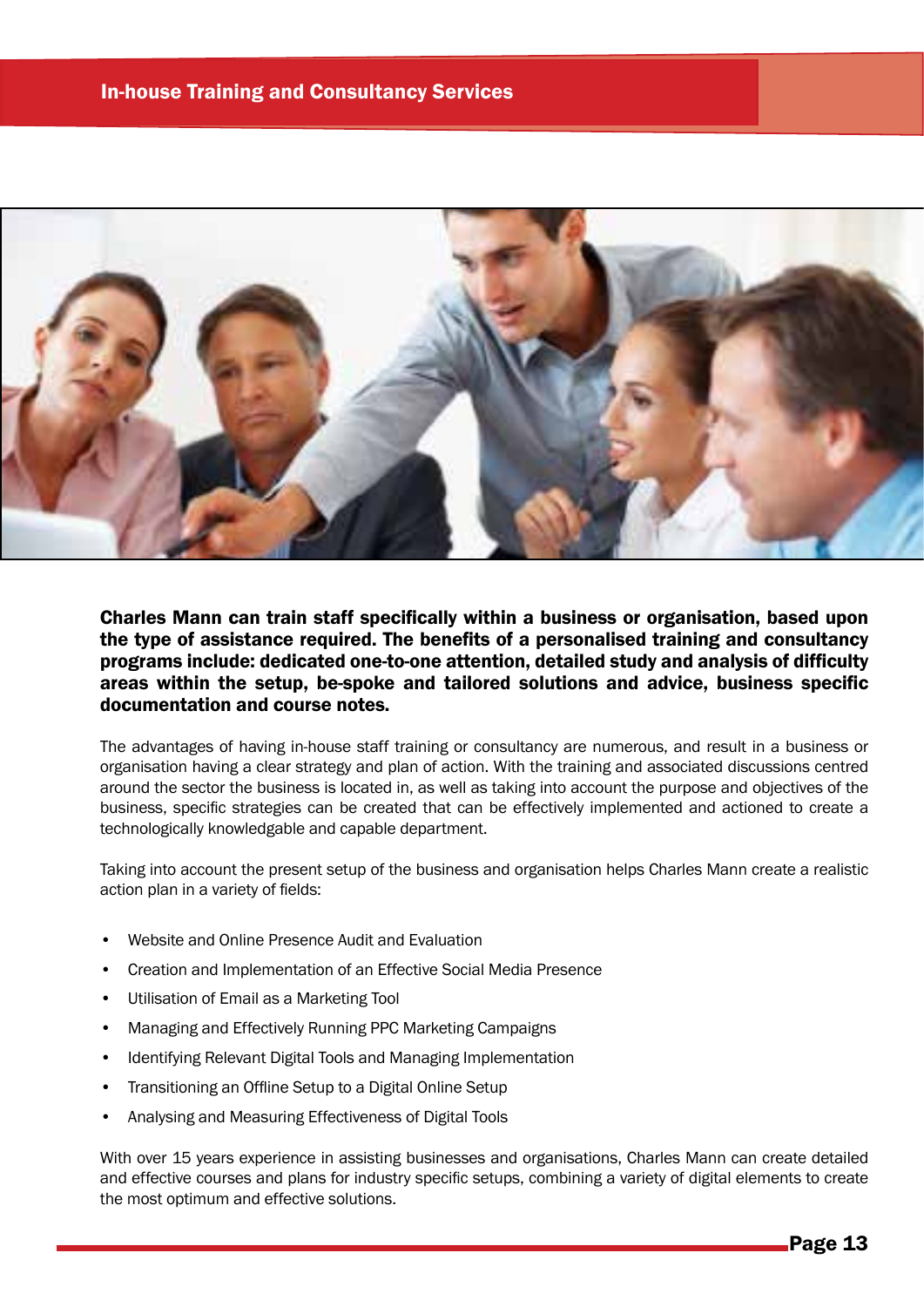### Our Esteemed Clients

In less than three years in south east Asia, Charles Mann has worked with some reputable and well-known clients covering a wide range of industries and sectors, including education, retail, F&B, banking and many more. This is a testament to the urgent need in this region for enhancing online presence through the use of the latest digital platforms and tools.

Charles Mann has assisted many businesses and organisations, locally and globally in various capacities, from implementing effective online solutions to marketing and image building on the world wide web.

We strongly believe that behind all knowledge, an understanding of the working principles and fundamentals of a technology is important for it to be used effectively. We therefore pay attention in empowering our clients with the correct knowledge to enable them to effectively used the many digital tools available.









Maybank Kuala Lumpur, Malaysia

Tenaga Nasional Kuala Lumpur, Malaysia

Bosch Malaysia Petaling Jaya, Malaysia

Bank Rakyat Kuala Lumpur, Malaysia

Tradewinds Corp Kuala Lumpur, Malaysia

**UTMSpace** Johor Bahru, Malaysia





Tenby Educare Ipoh, Malaysia

Bata Shoes Kuala Lumpur, Malaysia







**MANDARIN ORIENTAL** THE HOTEL GROUP







Domino's Pizza Kuala Lumpur, Malaysia

DEMC Shah Alam, Malaysia

The Edge Kuala Lumpur, Malaysia

Mandarin Oriental Kuala Lumpur, Malaysia

Parkson Group Klang, Malaysia

Nomad Offices Kuala Lumpur, Malaysia

University of Nottingham Semenyih, Malaysia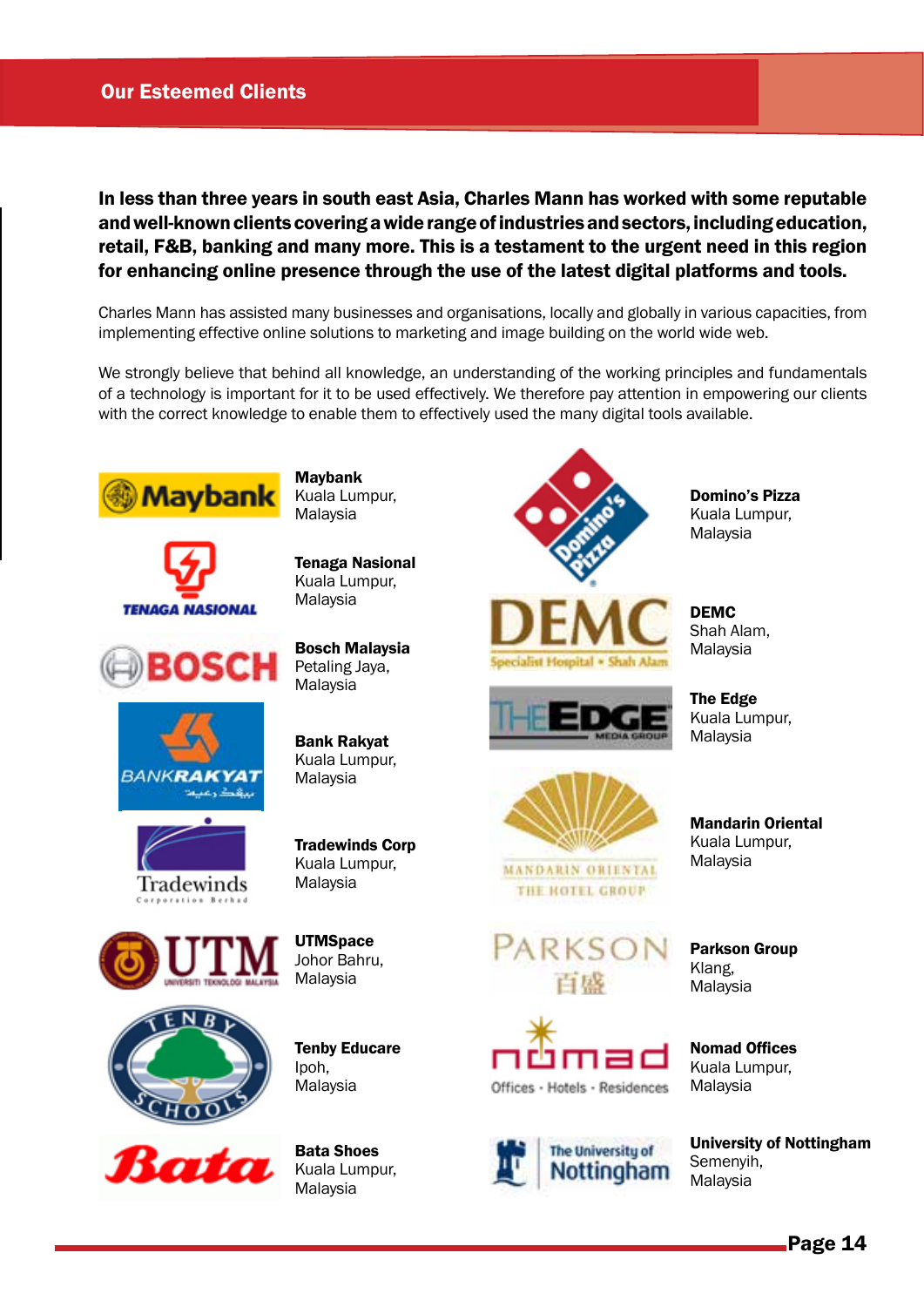Charles Mann is proud to have at its' centre a group of expert trainers who have many years of combined experience and knowledge in their respective fields. Building on knowledge gained from practical usage within industry along with skills and guidelines set to British standards outlined within the ethos of the company, our trainers can conduct programmes that leave attendees enlightened with clear guidance to further their roles. In addition to our senior trainers, Charles Mann has at its' disposal a pool of trainer talent from the UK and the US to fulfil further training and consultancy requirements.



#### Abdul Awwal Mahmood - Master Trainer and Consultant

Abdul Awwal, born and raised in the city of Birmingham, United Kingdom, graduated from the initial batch of seven students who formed part of the innovative Multimedia degree program in the first ever such course offered by any educational establishment in the UK. Teesside University, based in the north of England in the city of Middlesbrough, was known as an innovative and genre-creating institute, producing experts in the fields of computing and technology.

Working closely with a variety of companies and organisations, covering such diverse areas as travel, retail, telecommunications, charities and media, Abdul Awwal has built up an impressive knowledge base, placing him in a position where he can effectively expound the benefits and usage of the vast tools available to small and medium businesses.



#### Robert Nichols - Senior Trainer

Robert Nichols studied and gained great experience in the US, working with multiple organisations, before moving to Singapore. With vast expertise in the fields of Search Engine Optimisation, Web Design Philosophy, Social Media Ad Campaign Management and Keyword Research and Analysis, Robert has gained the respect of every organisation he has trained and consulted.

By keeping ahead of technologies and advances in digital media, Robert is a valuable asset to Charles Mann Training & Consultancy, bringing years of experience and in-depth knowledge of cutting edge industries.

#### Patrick Lo - Senior Trainer

Patrick's passion for technology encouraged him to pursue a career in training and designing workshops and courses to enable attendees in becoming expert marketeers utilising social media to its full potential.

Concentrating on Facebook, Patrick has established himself as a respected media marketing strategist, helping businesses and organisations present themselves to whole new markets and audiences. Presenting enlightening workshops, he has passed on essential knowledge which he has gathered over the years based on tried and tested methods and techniques.

#### Ravindran Chelliah- Senior Trainer

Ravin has a versatile background having served in banking, sales & marketing, customer services, human resources, project management, information technology and training and development industries over the last 20 years. He is highly passionate about the earth'a sustainability and he believes that there is so much that can be done in the way businesses can be managed and can run more effectively and efficiently using the best practices intoduced in Green IT Management.

He is a Certified Green IT Trainer and teaches the concepts and techniques that has e quality beyond the current principles that is available today. Ravin makes the training interesting with activities and working in groups to identify areas of improvement and what can be achieved from the implementation.

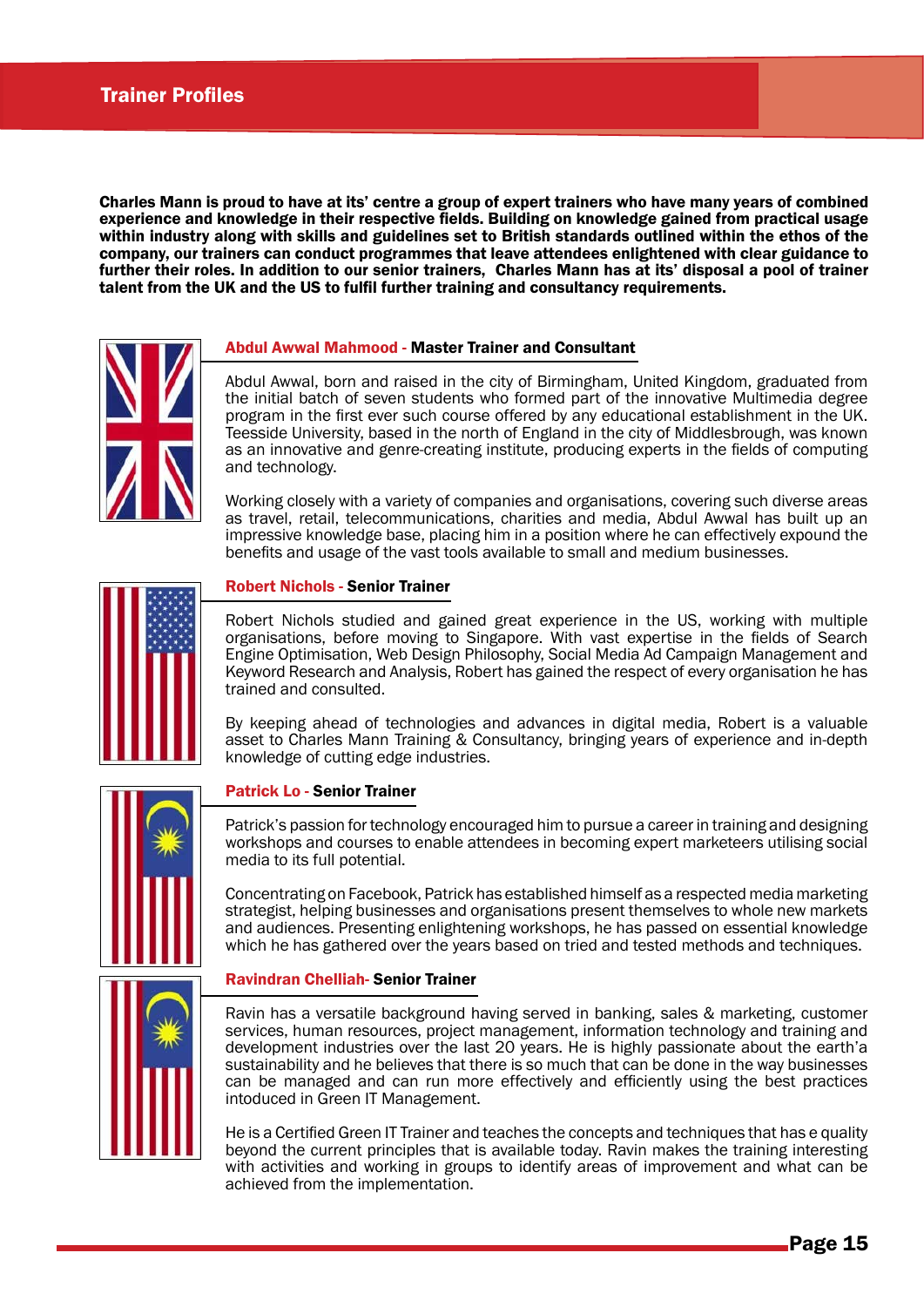



Charles Mann is an approved training provider and registered with Pembangunan Sumber Manusia Berhad (PSMB). All our courses are claimable through the HRDF scheme. Please contact us for details.

| <b>DATE:</b>                      |  |
|-----------------------------------|--|
| <b>COMPANY / ORGANISATION:</b>    |  |
| <b>FULL ADDRESS:</b>              |  |
| <b>AUTHORISED BY / JOB TITLE:</b> |  |
| <b>CONTACT NUMBER:</b>            |  |
| <b>EMAIL ADDRESS:</b>             |  |
| <b>WEBSITE:</b>                   |  |
| <b>TRAINING COURSE REQUIRED:</b>  |  |
| <b>COURSE DATE REQUIRED:</b>      |  |

|                    | <b>FULL NAME</b> | <b>JOB TITLE</b> | <b>EMAIL</b> |
|--------------------|------------------|------------------|--------------|
| <b>ATTENDEE 1:</b> |                  |                  |              |
| <b>ATTENDEE 2:</b> |                  |                  |              |
| <b>ATTENDEE 3:</b> |                  |                  |              |

If registering 3 or more attendees, please contact us for bulk discounts or to arrange in-house training. Course dates can be found on our website along with venues. Dates and/or venues can change due to unforeseen circumstances. For Early Bird rates, full payment must be made one week prior to course date.

Please print and email this form to: info@charlesmann.com.my or call us on 010 425 0886 Alternatively, please post to: 10 Jalan USJ 3/1e, UEP Subang Jaya, Selangor 47600

Payment can be made direct into our CIMB account: CIMB Bank, Account No. 1209-0014975-05-8 Charles Mann Training and Consultancy Sdn Bhd